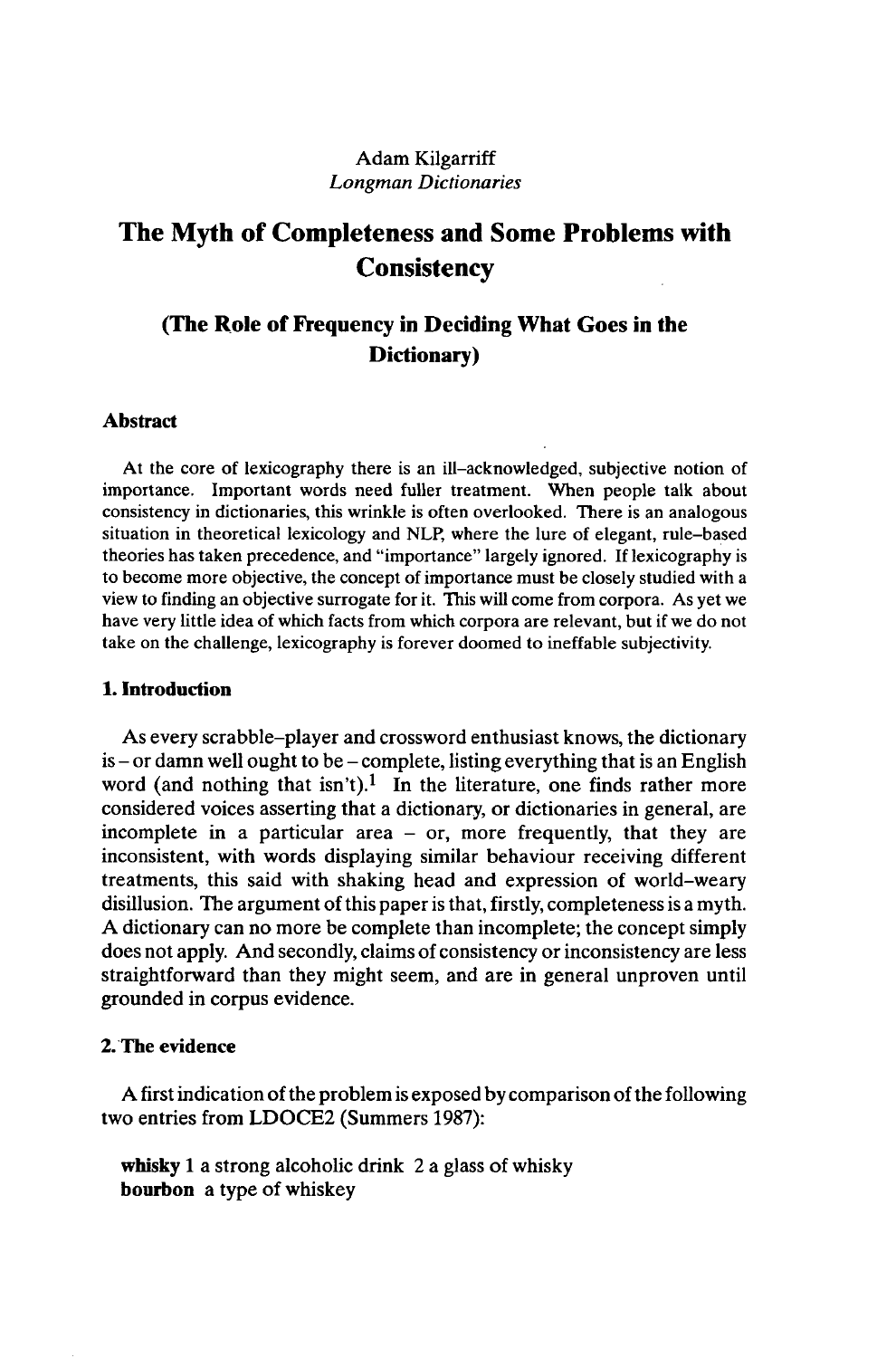"Why", the advocate of completeness and consistency might say "is the 'glass-of sense of *bourbon* not presented? The dictionary is incomplete. It is also inconsistent. The two words can both be used in both ways, so should receive the same treatment in the dictionary." ('Alternations' such as that between the 'drink' sense of drink-words and the glass-of sense are discussed, under various names by various authors, inter alia Apresjan (1973), Leech (1981), Ostler and Atkins (1991), Kilgarriff (1992).)

A second example: *opportunity, privilege* and *indignity* are all nouns with interesting subcategorisation behaviour. But whereas *opportunity* has over 2000 entries in the Longman Lancaster corpus, *privilege* has 300, and *indignity* just 51. The dictionary user is much more likely to encounter – or, for the non-native speaker, to want to know how to use  $-$  the full range of subcategorisations with *opportunity* than with *privilege* or *indignity.* There is a strong case for giving *opportunity* the fullest treatment, *privilege* an intermediate one, and *indignity,* a summary one.

Of course every lexicographer recognises the problem and understands that, in short, more important words require fuller treatment. But every lexicographer also knows that there is nothing black and white about what is an important word, and many of the most difficult lexicographic judgements lie around questions of "is this sense (or multi-word unit or grammatical pattern) sufficiently important to require its own treatment?" Because 'importance' is a matter of degree, well-designed dictionaries have a variety of strategies for indicating various shades of grey. In LDOCE2, a sense that is the result of an alternation is rolled into the same sense as the primary meaning for the word (using a bracketing convention) where the alternate meaning is not very important. Where it is more important, it gets its own sense. In the Longman Language Activator, a more important multi-word unit is treated as a distinct headword with a definition, whereas a less important one is presented in bold, sometimes with a gloss, with an example but without a definition. In Kilgarriff (1992) I describe eight formally distinct strategies used in LDOCE2 for indicating different shades of grey.

# **3. Theoretical considerations: rule systems**

Completeness is a well-defined term in the mathematics of rule-systems. A theory is complete if every true theorem can be derived, from axioms and rules of inference. Since Chomsky's Aspects, the study of syntax has been virtually synonymous with the study of a particular variety of rule systems, so the mathematics of rule systems has been central to the field of study.

The competence/performance distinction allows people working in this tradition to view the data as evidence for a rule system ofone kind or another. For the study of syntax, the competence/performance distinction has been amply defended and the paradigm ofsyntax-as-rule-system has been highly successful. But the distinction does need a lot of defending; it is an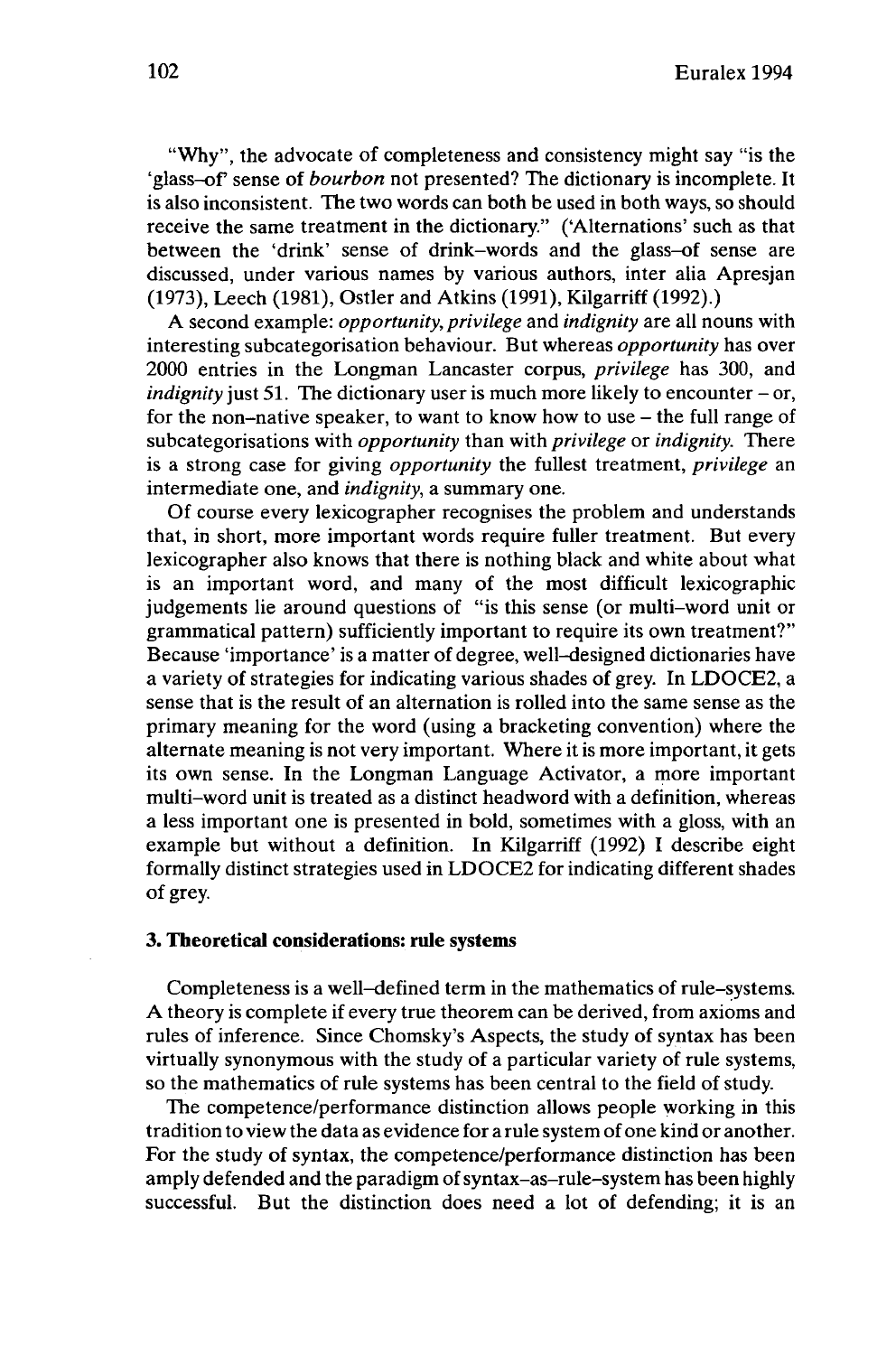idealisation which allows us to disregard some of the things people say which might cause problems for our theory, simply by throwing them in the rubbish bin of 'performance'. If the distinction is too easily invoked, it undermines objectivity and makes theories unfalsifiable. For syntax, the distinction has proved its worth (though see Sampson (1987) for arguments against). For lexis, it has not.

Rule systems are very attractive to researchers. They allow us to describe and encode a range of phenomena elegantly and concisely. They are particularly enticing for NLP: a small core lexicon can describe a large number of word senses if it includes rules which multiply a single lexical entry out as a number of senses. For example, rule-based procedures can add in the 'glass-of senses of *bourbon* and *whisky* when the core lexicon contains only the 'liquid' sense. This approach, espoused in, for example, Pustejovsky (1991) and Levin (1993), offers the prospect of greatly increased coverage, efficiency savings, and theoretical elegance. Does it offer the prospect of a complete lexicon?

It would work like this. Each lexical entry would have, in addition to its core meaning, an account of its class membership (or memberships). For each class, the alternations (whereby, for example, the 'liquid' sense gives rise to the 'glass-of sense for all 'drinks' words) are listed. Provided we capture all the class-memberships for all the words, and all the alternations that apply to each class, the fully multiplied-out dictionary would be complete.

The prospect is alluring. But it is grounded in the competence/ performance distinction and a model oflexis as rule-system. When Morticia pours herself a hemlock from the Addams Family bar, *hemlock* is operating in a 'glass-of sense. But it would take a large amount of forethought on a lexicographer's part to classify *hemlock* as a 'drink' word, in order that it might participate in the alternation. And if *hemlock* is to count as a drink, what other unusual word-uses must we anticipate? There is a risk that we shall want to say any word might be used for anything. Anything goes. Our lexicon is quite useless; it tells us not only that *horse* can mean 'horse', but also that it can mean 'cow', 'cheese', 'lexicon' or anything else.

#### **3.1 Levin"s** *English Verb Classes andAlternations*

The rule-system approach will only work if both words and alternations can be satisfactorily classified, and a satisfactory method is found for identifying nonce cases, like Morticia's use of *hemlock,* so they can be set aside for separate treatment. One substantial piece of work that addresses two of these three issues is Levin's *English Verb Classes and Alternations* (1993). Levin has classified over 3000 English verbs into 192 classes, and has identified 80 alternations. Associated with each class is a list of alternations that can be applied, and a list of those that cannot. Levin's hypothesis is that a verb's meaning determines its syntactic behaviour, so the alternations she considers are those which relate two different syntactic frames for a class of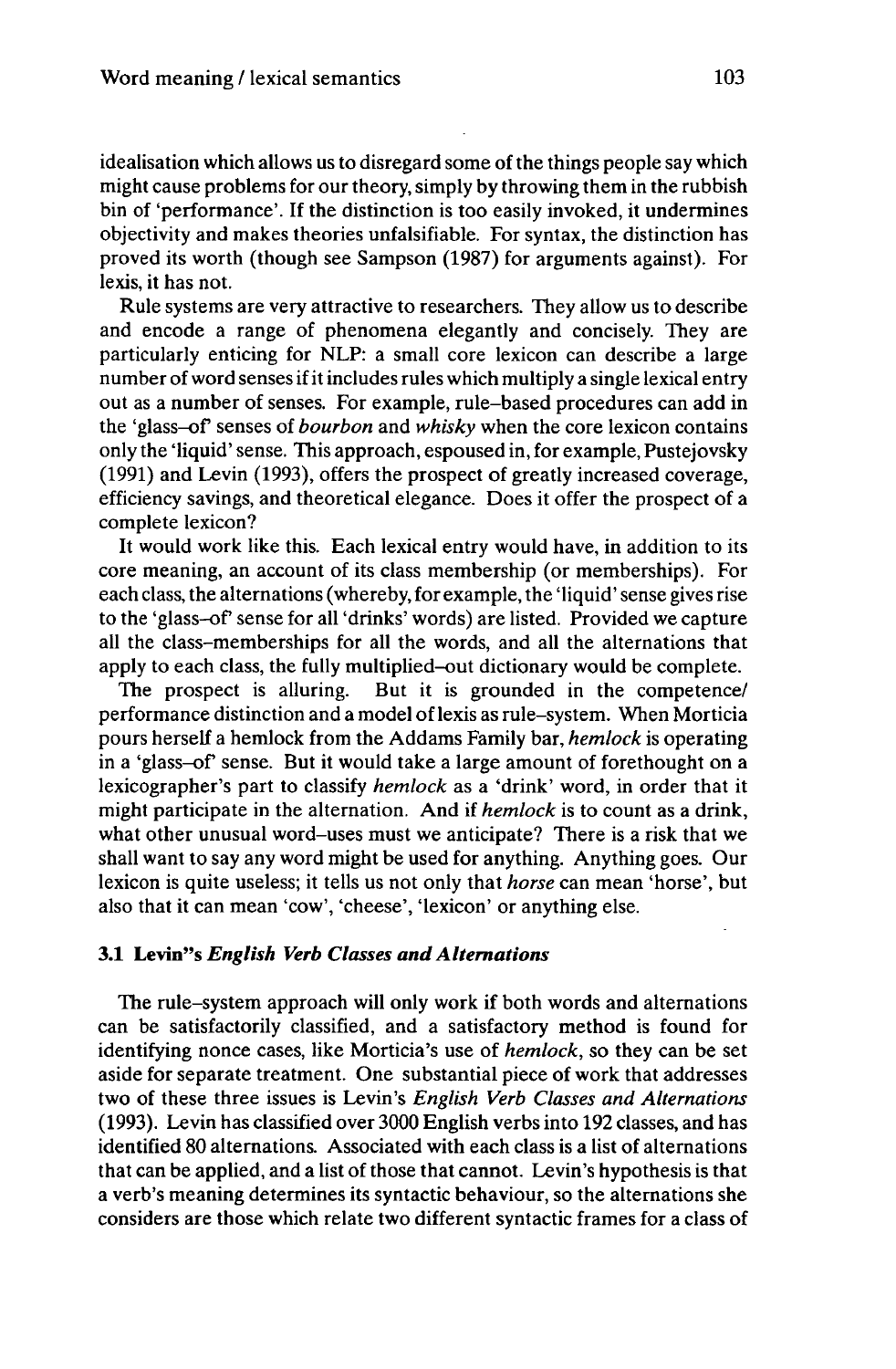verbs, as in the relation between the following:

Martha carved a toy out of wood for the baby. Martha carved the baby a toy out of wood.

Levin's work is a major contribution to our understanding of the behaviour of English verbs, and is a resource for lexicography and NLP alike. We join her in believing it will "pave the way toward the development of a theory of lexical knowledge" (1993: 1). But work of this kind requires a complement. She is committed to the notion of lexis as rule-system, and the competence/performance distinction, arguing that

"native speakers can make extremely subtle judgments concerning the occurrence of verbs with a wide range of possible combinations of arguments and adjuncts in various syntactic expressions." (1993: 2)

Her discussion makes no mention of nonce cases, or the dubious status of cases where native speakers are less than unanimous. She is addressing those areas of lexical semantic knowledge most closely linked to syntax, and correspondingly, the methods and assumptions used for studying syntax serve her well. The only alternations she addresses are those manifested in distinct subcategorisation frames, so she has chosen a domain where the identification and individuation of alternations is relatively straightforward. But a theory of lexical knowledge must cover also those areas where alternations are not so easily identified, and must make sense of the kline from standard cases to nonce cases and one-offs.

# **4. The Horns of the Dilemma**

"There are two kinds of science: physics and stamp collecting" (Rutherford). In this context, rule-systems bear the hallmark of physics. They allow for the concise statement of generalisations, and have predictive power. If they are inappropriate, must we be stamp-collectors, merely recording lexical facts, generalisations forbidden, immune to accusations of inconsistency because, with generalisations renounced, there are never any grounds for asserting consistency or inconsistency? If all claims that two words fall in the same class are suspect, debates concerning whether two words ought to be treated similarly are of little concern.

The theoretical issues lead back to the lexicographical question. There are rules and generalisations at play in lexis, and these have a role in theoretical lexicology, practical lexicography and NLP. But their role is not untrammelled: it is constrained by the elusive property of importance. Because *whisky* is more important than *bourbon,* it is reasonable for LDOCE2 to describe the glass-of sense of the one but not the other. Because 'drink' is a more important classification for *bourbon* than for *hemlock,* it is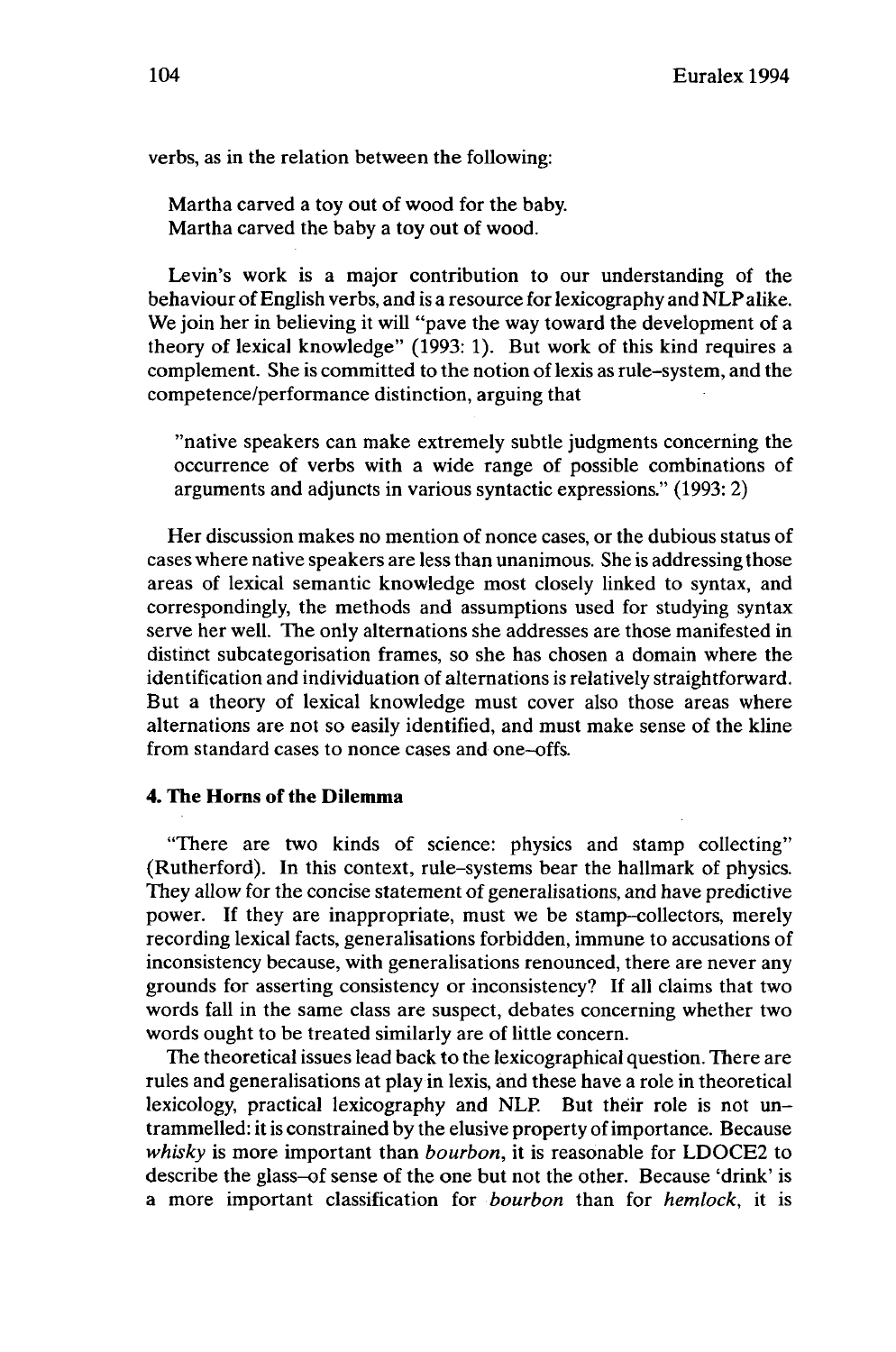appropriate for an NLP lexicon to include the 'glass-of sense among the implicit, rule-derived senses of the former but not the latter.

## **5. Enter the corpus**

The advent of the corpus offers a promise of objectivity, and thus theoretical well-foundedness. In short, importance is frequency. But which frequency? In what corpus? The corpus has opened a hornet's nest.

The most obvious and pressing question is representativeness. If statements about general language are to be based on frequencies in a particular corpus, then if that corpus is skewed, so are the claims made on the basis of it. For general language, it is far from clear what larger population a sample should be representative of. These are urgent questions currently receiving a substantial amount of attention (Biber 1993; Summers 1993). But there are many other questions which would remain even if the corpus were representative.

At Longman we have experimented with the idea that the number of corpus lines a lexicographer should look at should be related to the frequency of the word. High frequency words tend to have more meanings, be more 'important', and are worthy of more corpus study. This seemed straightforward. I gave the matter some thought, determined that a logarithmic relationship was appropriate, and drew up a table stating, for corpus frequency  $X$ , what sample size  $Y$  should be. But when I tried to apply it, it was rapidly thrown back at me. I had not taken the sophistication of how lexicographers work with the corpus into account. For most words, a substantial proportion of their corpus lines can be accounted for by a small number of collocates. Thus half the corpus lines for *ranks* are accounted for by a preceding *close* or *closed.* From the point of view of not missing interesting corpus lines, it is the lines not accounted for by *close* or *closed* which must be closely studied: once the set expression is noted, there is no need for the lexicographer to spend much longer looking at examples of it. So, for purposes of focusing the lexicographer's attention to maximum advantage, X should be the frequency of *ranks* appearing without a preceding *close* or *closed,* and Y should be drawn from that population. Butthat population cannot be defined for the general case, and even where it can be defined it cannot readily be counted. The moral of the story is that frequencies rarely have a simple story to tell, and while lexicography desperately needs them, they raise innumerable difficult practical and theoretical questions.

# **6. Conclusion**

Completeness is not the sort of thing that applies to dictionaries. Scepticism is in order in relation to some accusations of inconsistency. Is LDOCE2 inconsistent between its treatment of *bourbon* and *whisky?* Only